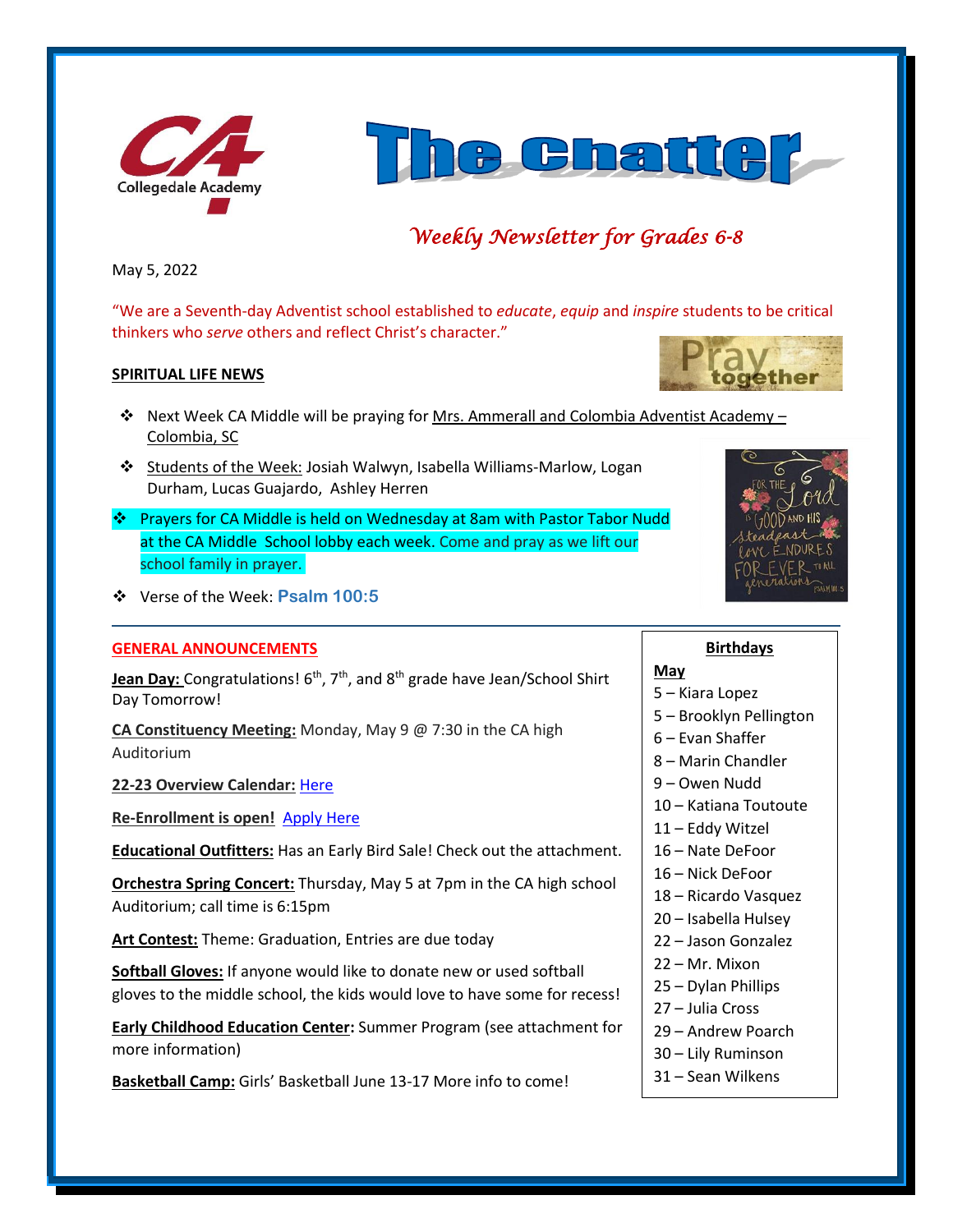**Soccer Camp:** We are excited to offer the summer soccer camp again this year! The camp will be June 20-24 and is for boys and girls who will be in 6th-12 grade next year. Early registration is the month of April (\$175). Then May 1-June 10 the regular registration price is \$200 for the week. We are offering a sibling discount which is \$25 per child. Please see the attached poster for more information. There are limited spots so if you'd like to register, please [complete this form](https://forms.gle/cvV8zJutoMjgpXwMA) as soon as possible to secure a spot. We will let you know if you are on the waiting list.

## **SUMMER SCHOOL @ CA 2022**

Algebra I will be taught this summer by Mr. Sinigaglio. May 25-July 1, 8 am to 12:10pm each weekday excluding Memorial Day. Cost is \$615.00. A non-refundable deposit of \$200 is due by May 11, 2022. Each student interested in taking this class must have a teacher recommendation sent to Mr. Sinigaglio. Recommendations should come from the current eighth grade math teacher and can be emailed or phoned in - [bsinigaglio@collegedaleacademy.com](mailto:bsinigaglio@collegedaleacademy.com) or 303.915.1515. Please note this is an accelerated class primarily intended for rising freshmen.

**Uniform Shop Announcement**: This year is the last year to wear any uniform top and bottoms with the AWS or CAMS logo. Starting next school year, 2022-2023, the only logo allowed will be the CA logo. We have an amazing opportunity to be partnering with Nica Ministries to donate ALL our old uniforms for a school in Nicaragua. We can start taking your outgrown AWS and CAMS uniforms at the Elementary Uniform Shop. We will also have a mass drop off after school ends this year. Dates and times for that drop off to be determined. Please see the attached flyer for more details on what needs the Nica Ministries have. Thank you, Home and School

#### **WELLkids at Southern**

Keep your kids moving and exploring the great outdoors this summer with "WELLkids in the Wild," a summer day camp program for kids at Southern Adventist University. Each week-long session offers outdoor adventures facilitated by Southern's Adventure Programming staff. Activities include rock climbing, hiking, canoeing, ropes course, caving, rafting, and more. Available June 20 - 24, July 5 - 8, July 11 – 15 for ages 10-16. Spots are limited, so don't wait! More information and registration is available at [www.southern.edu/wellkids.](http://www.southern.edu/wellkids)

#### **PRINCIPAL'S LUNCH**

\*No more for the year *Cheese Pizza is provided along with other snacks. Please let us know two days ahead if your child has any allergies!*



#### **HOT LUNCHES – Schedule A**

Kim Lighthall is our Lunch Coordinator. You may email her a[t klighthall@collegedaleacademy.com](mailto:klighthall@collegedaleacademy.com) for any lunch account information.

Meal Schedule Week A: Monday – Hotdog & Fruit Tuesday – Bean Burritos & Fruit Wednesday – Pizza Thursday – Spaghetti w/Broccoli Friday – Hoagie w/cheese & Fruit



Meal Schedule Week B:

Monday – Mac n Cheese / Nuggets Tuesday – Bean Burritos & Fruit Wednesday – Pizza Thursday – Fettuccine w/Broccoli Friday – Griller w/cheese & Fruit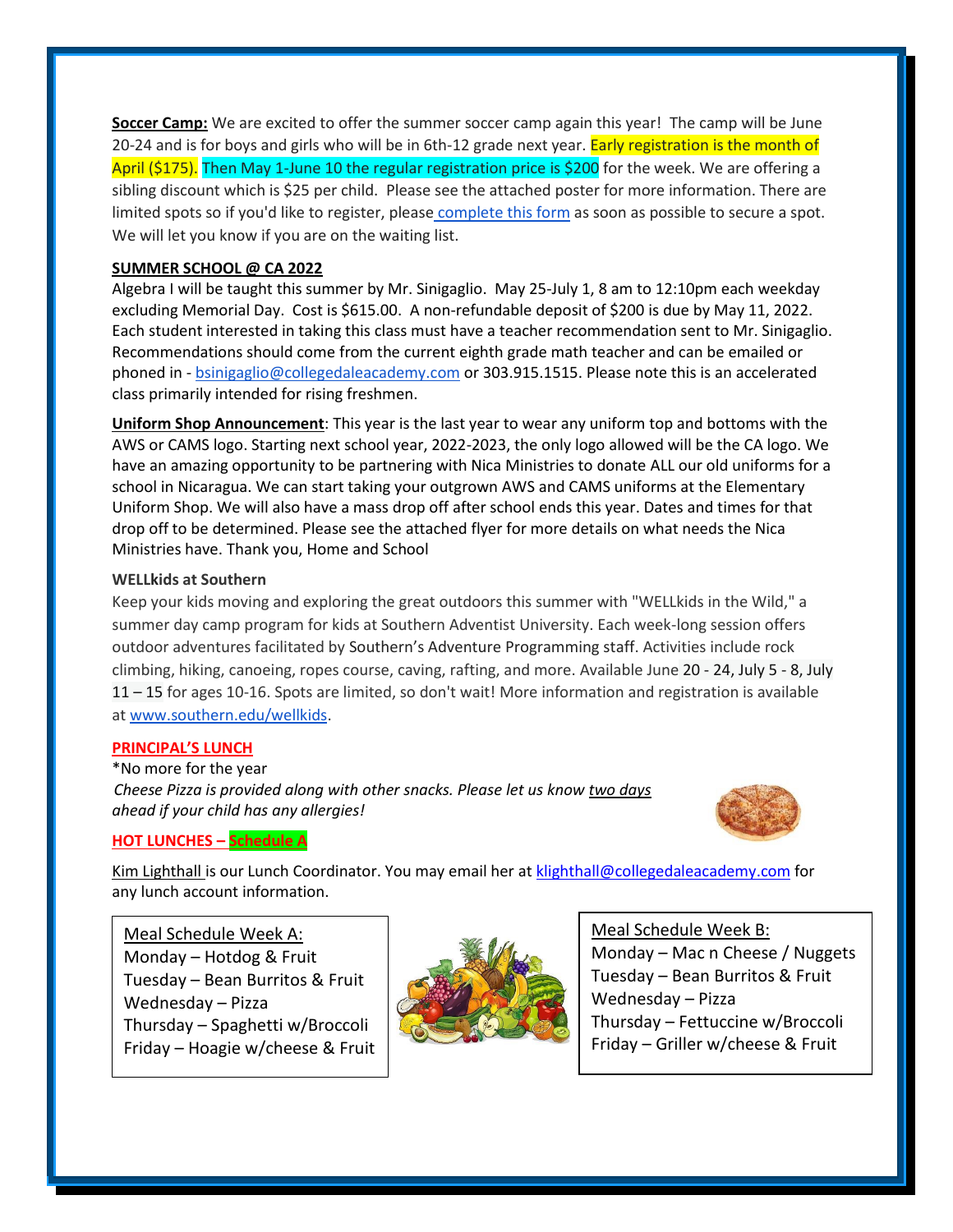## **ATHLETICS**

**Sports** – Coach Jeff Morris – [jmorris@collegedaleacademy.com](mailto:jmorris@collegedaleacademy.com)

[Volleyball Schedule](https://www.collegedaleacademy.com/wp-content/uploads/2022/02/2022-Volleyball-schedule.pdf) [Volleyball Teams](https://www.collegedaleacademy.com/wp-content/uploads/2022/02/2021-2022-Volleyball-Teams-1.pdf) [Golf Schedule](https://www.collegedaleacademy.com/wp-content/uploads/2022/03/2022-ISC-Golf-Schedule.pdf)

## **MUSIC**

**Caroliers and Handbells –** Holly Greer – [hgreer@collegedaleacademy.com](mailto:hgreer@collegedaleacademy.com)

**Orchestra –** Tami King – [tking@collegedaleacademy.com](mailto:tking@collegedaleacademy.com)

**Band –** Greg Lindquist - [glindquist@collegedaleacademy.com](mailto:glindquist@collegedaleacademy.com)

## **HOME & SCHOOL**

**Kasi Schreader –** [kschreader@collegedaleacademy.com](mailto:kschreader@collegedaleacademy.com) **Kristi West –** [mrskwest2006@gmail.com](mailto:mrskwest2006@gmail.com)

**CA Car Magnets and Stickers** are available for purchase at the front office. Magnets: \$5.00; Stickers: \$2.00 (cash or check please)

**Support Collegedale Academy when you shop at Amazon!**

## **CA MIDDLE ASSISTANT REGISTRAR**

Please contact us with any questions: Early Childhood (starting at age 3) – Grade 5: Phone 423.396.2122 or email: hhoffman@collegedaleacademy.com Grades 6-8: 423.396.3020 or email: dreed@collegedaleacademy.com Grades 9-12: 423.396.2124 or email: registrar@collegedaleacademy.com

#### **SCHOOL COUNSELOR**

Amanda Ancheta - [aancheta@collegedaleacademy.com](mailto:aancheta@collegedaleacademy.com)

## **CALENDARS**

2021-2022 [Overview Calendar](https://www.collegedaleacademy.com/wp-content/uploads/2021/07/2021-22-Overview-Calendar-middle.pdf)

<https://www.collegedaleacademy.com/cams-calendar/> *Visit our website* [collegedaleacademy.com](https://www.collegedaleacademy.com/) *for more information such as our school calendar, announcements, forms, and other resources.*

<https://www.collegedaleacademy.com/cams-newsletter/>





# **HELPFUL INFORMATION**

**PRINCIPAL** Barbara Hunt [bhunt@collegedaleacademy.com](mailto:bhunt@collegedaleacademy.com)